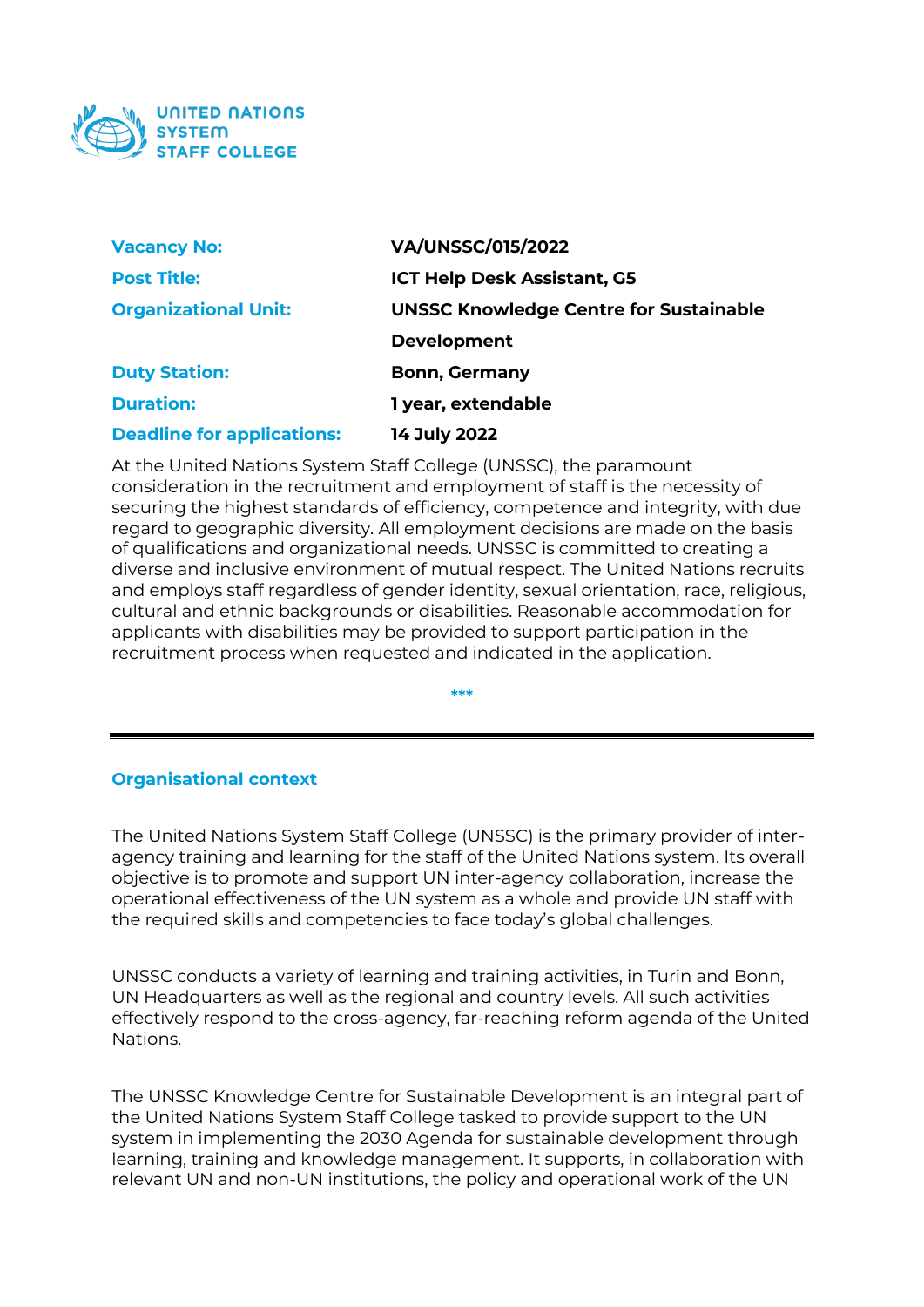through the development of learning tools, platforms of interaction and executive programmes around the five dimensions of sustainable development—people, prosperity, planet, partnership, and peace.

# **Responsibilities**

# *Desktop Administration and User support*

- Installs and configures computer hardware, operating systems and application software.
- Assists in monitoring personal computers running the software delivery system to ensure that software distributions are being delivered correctly.
- Assists in performing software distribution updates, scripting, testing and support.
- Performs desktop Operating System, Office 365 + productivity tools (Teams, Zoom, SharePoint, Onedrive, Adobe, etc.) troubleshooting in conjunction with team.
- Creates and manages user accounts and Office 365 accounts.
- Responds to user queries, helpdesk and coordinates with the infrastructure team to satisfy user requests within existing standards and procedures.
- Performs routine technical tasks including changing of hardware electronic components (disks, memories, network wiring, power sources, etc.) and routine repairs.
- Installs and configures the printers in cooperation with the vendor.
- Sets up the video conference sessions.
- Provides remote support to users from home office
- Maintains up to date ICT asset inventory
- Ensures data recoverability by checking end-user devices are properly setup and one-drive is running as designed
- Ensures continuity of ICT services of the UNSSC when other members of the ICT unit are absent;

## *Data Center and Infrastructure support*

- Assists in the installation of server/network equipment in the Data Center.
- Assists in the management of LAN switches, cabling system and patch panel.
- Monitors the client networks and services to guarantee and alwaysefficient working environment;
- Assists in analyzing User performance problems and recommends solutions to enhance functionality, reliability, and/or usability;
- Participates in the maintenance of telephone and communication system including voip based systems;
- Participates and contributes in the preparation of tenders for hardware and software and maintain relevant files;
- Ensures the VLANS and Firewall are running as designed resolving network related problems.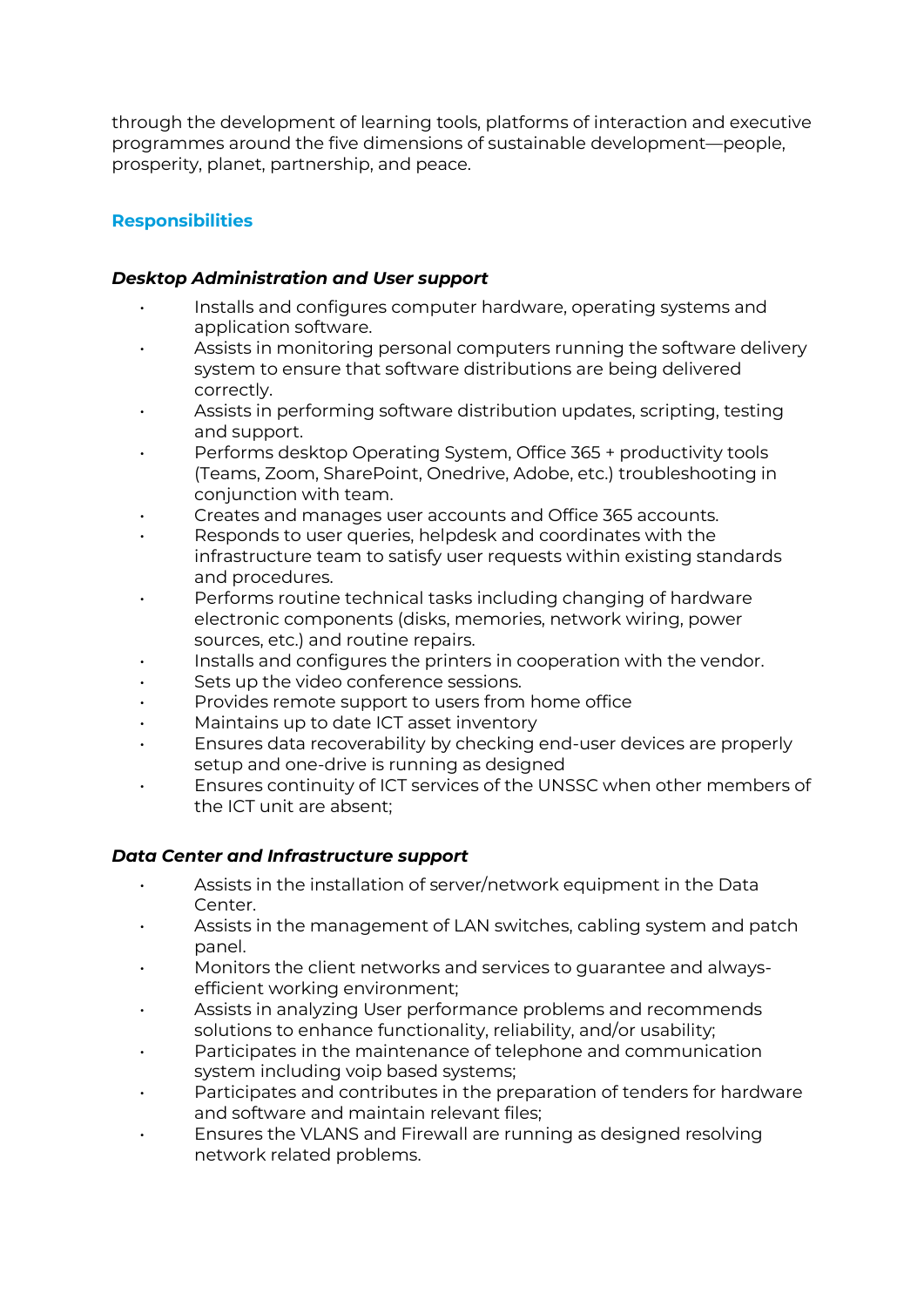#### *Training support*

- Participates in delivery of user training courses both as a technical support person in general and as a trainer for appropriate IT courses related to standard software.
- Provides basic training to end-users on the use of standard systems; Log all actions in the automated tracking system, including site survey information, steps taken to resolve problem or to complete task, problems encountered, current status.
- Organizes and supports UNSSC's video and group conferences and the audio/video systems during various meeting and workshops;

#### *User Induction and User Separation*

- Delivers user induction to new users:
- Recovers user equipment and ensure consistent records are updated after user departure;
- Ensures Safe-handling of user data at all times (upon induction, while in-duty, and upon separation).

## **Competencies**

**Client Orientation**: Considers all those to whom services are provided to be "clients" and seeks to see things from clients' point of view; establishes and maintains productive partnerships with clients by gaining their trust and respect; anticipates and identifies clients' needs and matches them to appropriate solutions; responds timely and appropriately with a sense of urgency to clients' requests; looks for ways to add value beyond clients' immediate requests; monitors ongoing developments inside and outside the clients' environment to keep informed and anticipate problems; keeps clients informed of progress or setbacks in projects; meets timeline for delivery of products or services to client.

**Commitment to continuous Learning**: Keeps abreast of new developments in own occupation/profession; actively seeks to develop oneself professionally and personally; contributes to the learning of colleagues and subordinates; shows willingness to learn from others; seeks feedback to learn and improve.

**Technological Awareness:** Keeps abreast of available technology; understands applicability and limitation of technology to the work of the office; actively seeks to apply technology to appropriate tasks; shows willingness to learn new technology.

**Communication**: Proven ability to communicate clearly and effectively with end users; ability to express ideas clearly and concisely, both verbally, in writing, and, particularly in non-technical terms; ability to listen to others, correctly interpret messages from others and respond appropriately.

**Planning& Organizing:** handles multiple tasks and identifies priority activities and assignments; adjusts priorities as required; allocates appropriate amount of time and resources for completing work; takes initiative, foresees risks and allows for contingencies when planning; monitors and adjusts plans and actions as necessary; uses time efficiently.